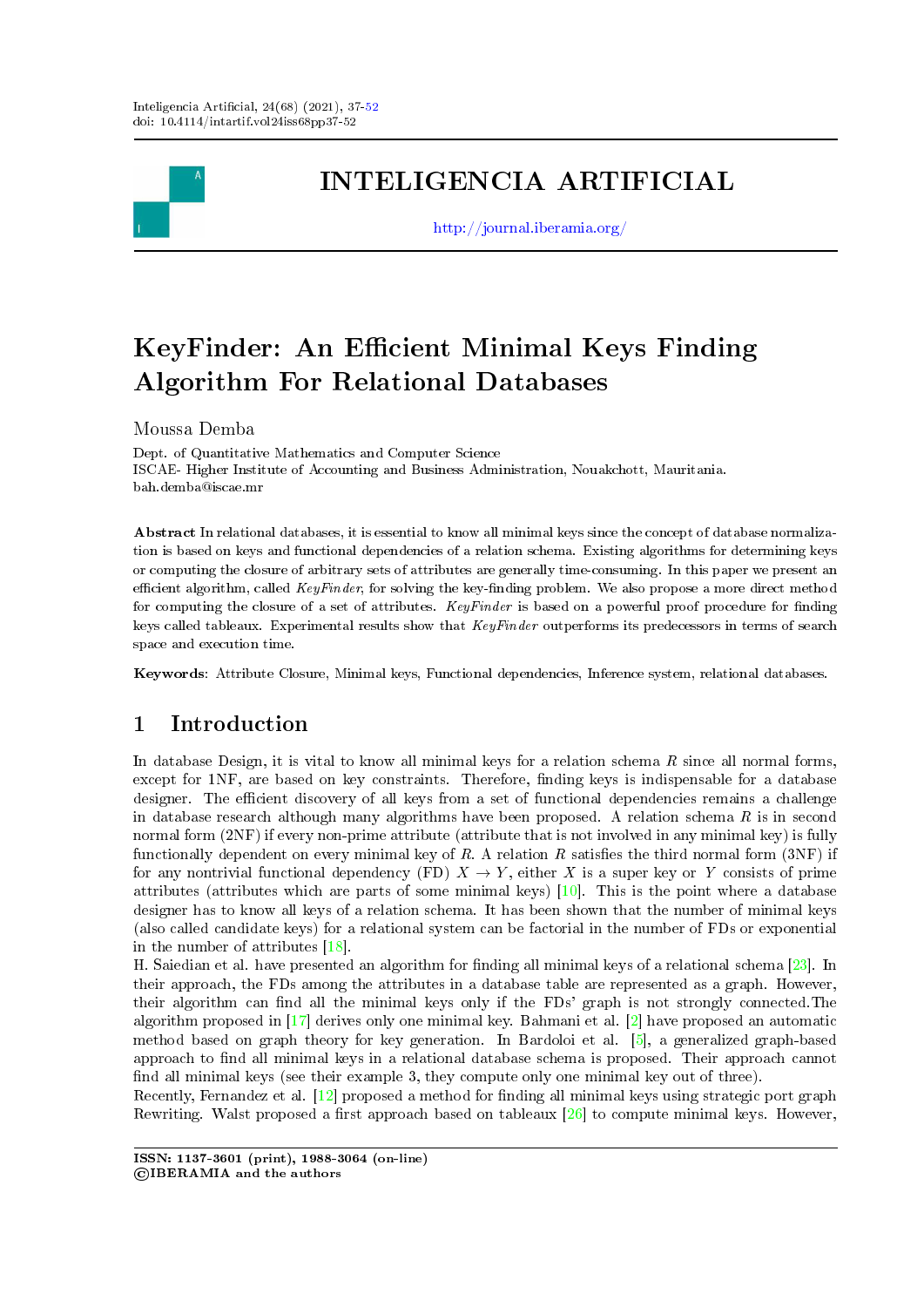his approach is only suitable for small data and require functional dependencies to be in a canonical form, i.e. Horn clauses. Cordero et al. [\[7,](#page-13-3) [8\]](#page-13-4) proposed a tableaux-like method called SST to infer all minimal keys. Their approach is also based on tableaux and can infer all minimal keys but with duplicated keys. They also proposed another parallel method, named Closure Keys, to improve the SST algorithm [\[3\]](#page-13-5).

The problem we are interested in consists to find, given a set of functional dependencies  $\Gamma$  and a set of all attributes  $\Omega$ , all the minimal sub-set  $K \subseteq \Omega$  such that the FD  $K \to \Omega$  holds in Γ. K is called a minimal key. The proposed algorithm for key-finding, called  $KeyFinder$ , is inspired from the tableaux-based methods in [\[26,](#page-14-4) [8\]](#page-13-4). KeyFinder shows better performance than its predecessors not only in terms of search space (number of nodes of a tableaux) but also in terms of execution time.

The rest of this paper is organized as follows: In Section 2, we give some preliminary notions related to the key-finding problem. We will focus on works based on inference systems that are most related to our work. Section 3 presents our proposed algorithm KeyFinder. Section 4 shows some experimental results and conclude in Section 5.

## 2 Background

From now on, we assume that  $\Omega$  is a finite set of attributes,  $\Gamma$  is a set of FDs, capital letters A, B, C,... are subset of  $\Omega$  and small letters a, b, c, ... are attributes. Moreover, A-B (resp. AB) denotes the set difference operator (resp. the union operator). A relational database schema  $R(\Omega, \Gamma)$  consists of a finite set of attributes and a finite set of FDs over  $\Omega$ .

#### <span id="page-1-1"></span>2.1 Basic Definitions

**Definition 2.1.** Let X and Y be two subset of attributes. We say that X functionally determines Y, written  $X \to Y$ , iff the value of X determines a unique value for Y, i.e. for any two different tuples  $t_i$ and  $t_j$  if  $t_i[X] = t_j[X]$  then  $t_i[Y] = t_j[Y]$ . The determinant X is called the FD's left-hand side (or lhs) and the dependent Y is called the FD's right-hand side (or rhs).

**Definition 2.2.** The closure of an attribute set  $X \subseteq \Omega$ , written  $X^+$ , w.r.t a set of FDs  $\Gamma$  is the set of all attributes Y for which the FD  $X \to Y$  holds in  $\Gamma$ , i.e.  $X^+ = \{Y | \Gamma \models X \to Y\}$ . Algorithm [1](#page-1-0) is the standard one used for computing the closure of an arbitrary set of attributes.

Algorithm 1: Standard Closure Algorithm. Input: Γ, X. Output:  $X^+$  $1 X^+= X$ 2 while *changes to*  $X^+$  do 3 | foreach  $A \to b \in \Gamma$  do 4 if  $(A \subseteq X^+ \& b \notin X^+)$  then 5  $\vert \ \ \vert \ X^+=X^+\cup \{b\}$ 

<span id="page-1-0"></span>**Definition 2.3.** The closure of a set of FDs  $\Gamma$ ,  $\Gamma^+$  for short, is the set of all FDs logically implied by  $\Gamma$ ,  $\Gamma^+ = \{ X \to Y | \Gamma \models X \to Y \}.$ 

**Definition 2.4.** Let  $R(\Omega, \Gamma)$  be a relational database schema. A subset of attributes  $\mathcal{K} \subseteq \Omega$  is a super key of R if  $\Gamma \models (\mathcal{K} \to \Omega)$ , i.e.  $\mathcal{K}^+ = \Omega$ . If there is no  $\mathcal{K}' \subset \mathcal{K}$  such that  $\Gamma \models (\mathcal{K}' \to \Omega)$ , then K is called a minimal key. If  $R(\Omega, \Gamma)$  has more than one minimal key, one of them is chosen by the designer as the primary key.

It is well known that an FD  $X \to Y$  is said to be *implied* by another set of FDs Γ, written  $\Gamma \models X \to Y$ , if any relation that satisfies  $\Gamma$  also satisfies  $X \to Y$ . The set of all implied FDs can be obtained using the Armstrong's inference rules [\[1\]](#page-13-6):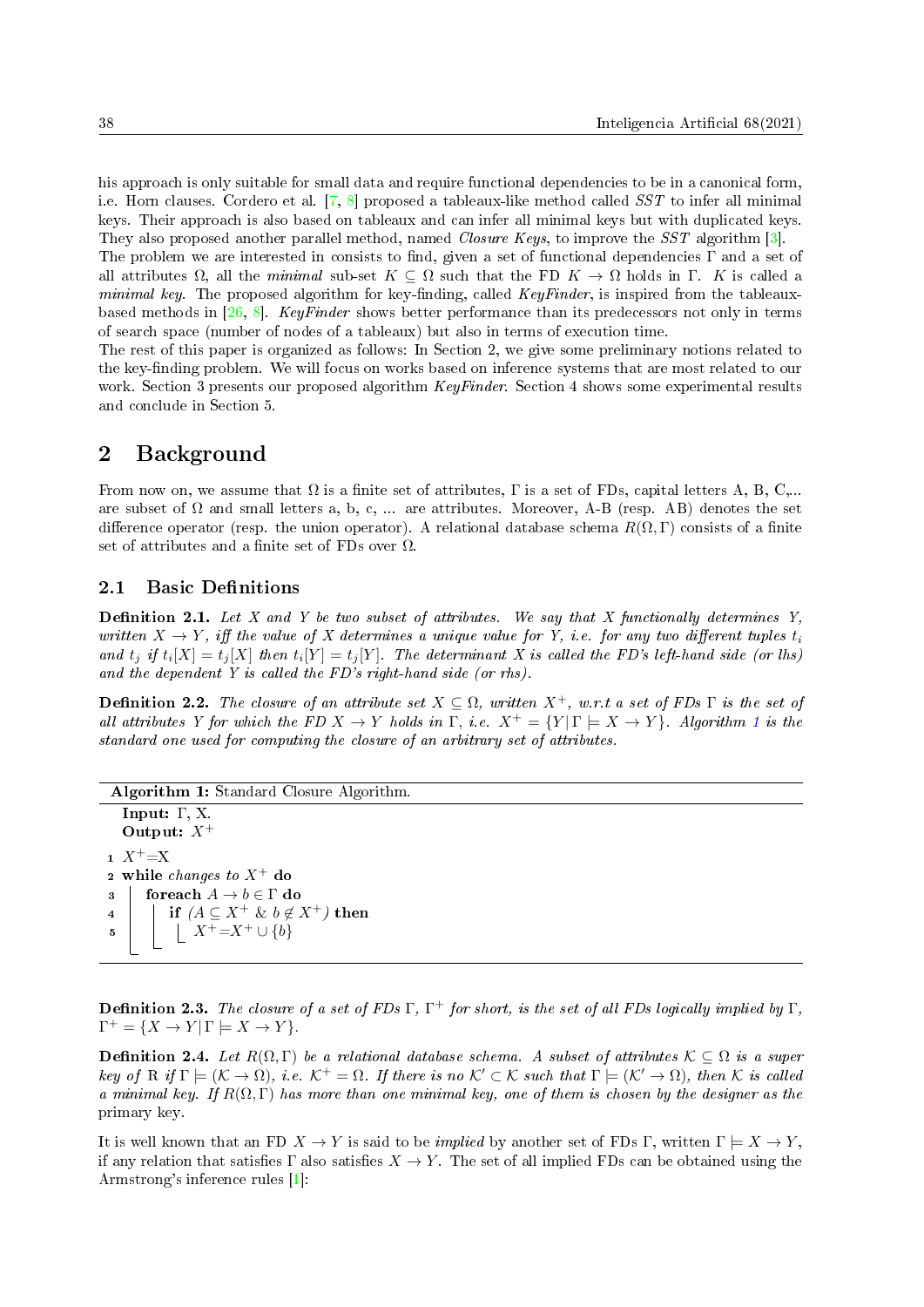- (R1) Inclusion: if  $Y \subseteq X$  holds, then  $X \to Y \in \Gamma$ ;
- (R2) Augmentation:  $(X \to Y \in \Gamma) \Rightarrow (XZ \to Y \in \Gamma)$ , for any  $Z \subseteq \Omega$ ; and
- (R3) Transitivity:  $(X \to Y \in \Gamma, Y \to Z \in \Gamma) \Rightarrow (X \to Z \in \Gamma)$
- Other rules have been derived from the above axioms, such as:
- (R4) Union:  $(X \to Y \in \Gamma, X \to Z \in \Gamma) \Rightarrow (X \to YZ \in \Gamma)$ .
- (R5) Composition:  $(X \to Y \in \Gamma, U \to V \in \Gamma) \Rightarrow (XU \to YV \in \Gamma)$ .

These inference rules can be used to infer all FDs that are implied by a given set of FDs. However, it is not easy to use these rules to check whether a given FD can be derived from a set of FDs. This difficulty makes the key-finding problem more complicated because of the size of its search space. To deal with this problem, R. Wastl  $[26]$  proposed, for the first time, an inference system (called K) based on Tableaux for computing keys. However, the K system requires the FDs to be Horn clauses which increases the search space. Later, P. Cordero et al.  $[8]$  extended the K system to a more powerful method, called SST, to deal with more general formulas and then reduce the search space. The SST method is based on the following two inference rules: Strong Simplification  $(sSimp)$  and Left Simplification  $(lSimp)$ :

$$
\frac{A \to B \quad C \to D}{A(C - B) \to (D - AB)} (sSimp) \qquad \frac{A \to B \quad C \to D}{A(C - B) \to D} (lSimp)
$$

i.e. the FDs at the top imply the FD at the bottom. The rule  $sSimp$  (resp.  $lSimp$ ) is used to compute new FDs (resp. child nodes of a Tableaux). Each node is obtained from Γ by applying n-1 times the *lSimp* rule. The starting point is the root node labeled with the input data  $\Omega$  and Γ. Next, the process continues by applying the sSimp rule over a selected FD  $X \to Y \in \Gamma$  and  $\Gamma - \{X \to Y\}$ . At the end of the search, all minimal keys appear, at least once, in the leaves.

<span id="page-2-0"></span>However, before applying any method for finding keys it's useful to enumerate all attributes that must be in any key. Those attributes, called the core attributes, represent the intersection of all keys [\[15,](#page-14-5) [8\]](#page-13-4), i.e. the attributes not appearing in any rhs of Γ. The body corresponds to those attributes that may be part of keys. Fig[.1](#page-2-0) shows the *core* and the *body* of a set of attributes  $\Omega$  where  $K_1$  and  $K_2$  are supposed to be the only minimal keys of R. Note that, the attributes that occur only at the rhs of FDs will not occur in any key.



Figure 1: Core and Body.

In [\[8\]](#page-13-4) the authors proposed an efficient method for computing the *core* and the body of a set of FDs Γ.

**Definition 2.5.** The core and the body of  $\Gamma$  are defined as follows [\[8\]](#page-13-4).  $\textit{core} = \Omega - (\bigcup_{X \to Y \in \Gamma} Y) \textit{ and body} = (\bigcup_{X \to Y \in \Gamma} X) - \textit{core}^+$ 

**Example 2.1.** Let  $\Omega = abcdefgh$  and  $\Gamma = \{c \to ad, e \to fg, d \to f, h \to e, g \to h\}$ . We have core = bc and body = egh. Therefore, the set of keys  $\mathcal{K} = \{bce, bch, bcg\}$ . Note that the attribute b does not appear in Γ and FDs are not necessary Horn clauses.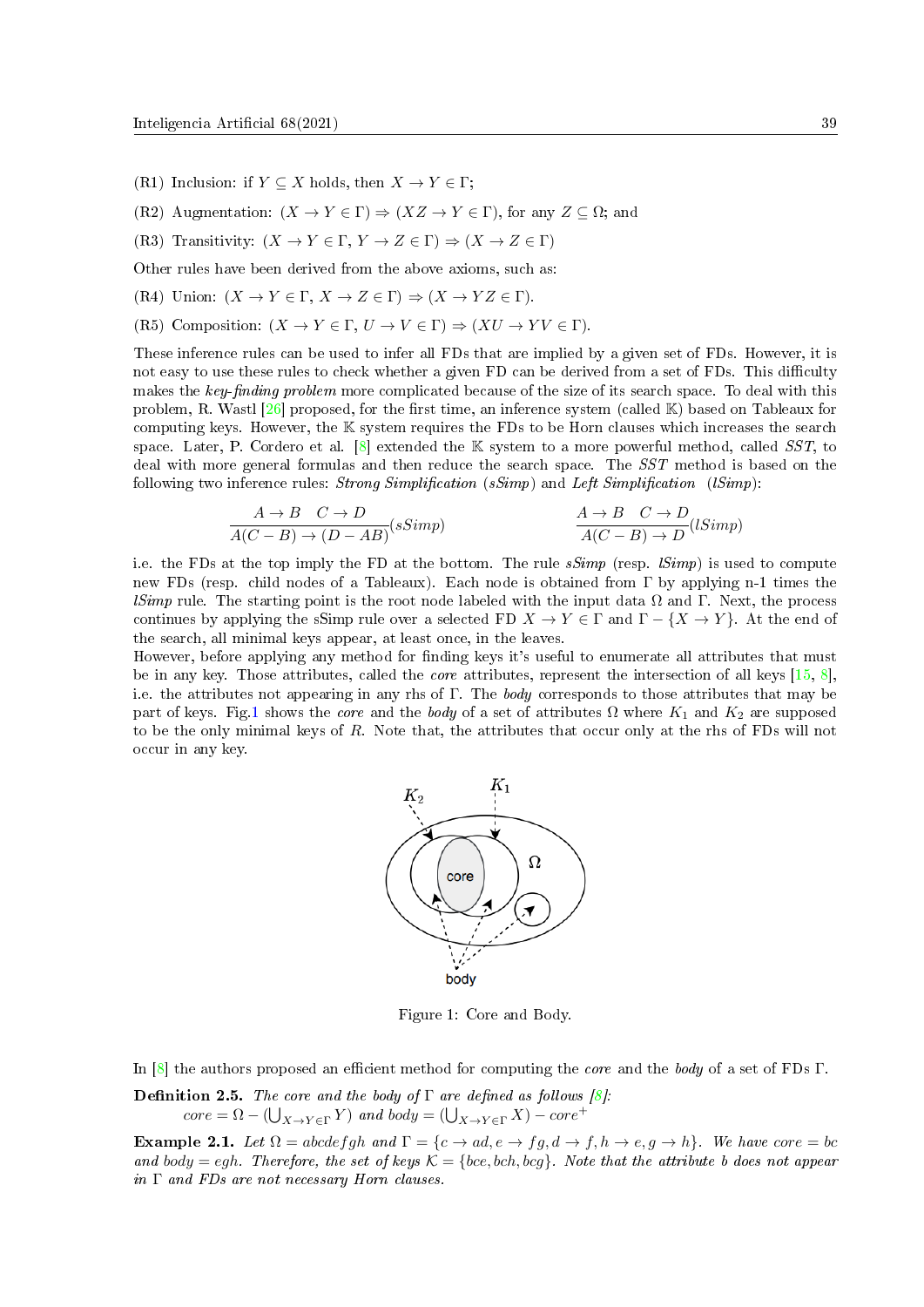<span id="page-3-0"></span>**Theorem 2.1.** Let  $K$  be the set of all minimal keys of R. We have the following results:

- (a).  $\forall k \in \mathcal{K}$ , core  $\subseteq k \subseteq (core \cup body)$ ,
- (b). if body =  $\emptyset$ , then  $\mathcal{K} = core$ , and
- $(c)$ . core<sup>+</sup> ∩ bodu =  $\emptyset$ .

**Lemma 2.1.** For every attribute  $a \in \Omega$ , if a is a prime attribute then  $a \in (core \cup body)$ .

*Proof.* Let a be a prime attribute, i.e. there is a key  $K$  s.t a is part of  $K$ . From corollary [2.1.](#page-3-0)a, we can say that  $a \in (core \cup body)$ .  $\Box$ 

**Lemma 2.2.** If  $core^+ = \Omega$  then core is the only key of R.

*Proof.* Suppose K is a minimal key of R. By theorem [2.1.](#page-3-0)a, we have core  $\subset K$ . Since core  $\neq \Omega$  and K is a minimal key (not a super key), we must have  $core=K$ .  $\Box$ 

Now, the key-finding problem for a relational schema  $R(\Omega, \Gamma)$  is reduced to the key-finding problem for  $R(\Omega', \Gamma')$  where  $\Omega' = body$  and  $\Gamma' = \{X \cap \Omega' \to Y \cap \Omega'| X \to Y \in \Gamma\}$ . Note that, in  $\Gamma'$  most of the non-prime attributes are removed. If K is a key for  $R(\Omega', \Gamma')$ , then  $(K \cup core)$  is a key for  $R(\Omega, \Gamma)$ , see [\[7\]](#page-13-3) for more details. However, this reduction is fundamentally important if  $\text{core} \neq \emptyset$ .

SST implements another method called  $SL_{FD}$  closure for computing attribute closures. For a more detailed description of the  $SL_{FD}$  closure method we refer the reader to [\[21\]](#page-14-6). Here is the algorithm SST.

Algorithm 2: Reduction method Input: Ω, Γ. **Output:** The set  $K$  of all minimal keys.  $\Omega \Omega' = body(\Omega, \Gamma) \quad //$  use the  $SL_{FD}$  closure algorithm in [\[21\]](#page-14-6) to compute  $core^+$ 2  $\Gamma' = \{ X \cap \Omega' \to Y \cap \Omega' | X \to Y \in \Gamma \}$ s  $\mathcal{K}' = Tableaux(\Omega', \Gamma')$  $4 \mathcal{K} = \{k \cup core | k \in \mathcal{K}'\}$ 

#### Algorithm 3:  $Tableaux(\Omega, \Gamma)$

## Input: Ω, Γ.

**Output:** The set  $K$  of all minimal keys.

- The root node of the tree will be  $(\Omega, \Gamma)$ .
- For each node  $(K, \Gamma)$ , including the root one, and for each minimal FD  $A \to B \in \Gamma$ , a new child node  $(K', \Gamma')$  is added where
	- The edge connecting the parent node  $(K,\Gamma)$  to its successor node  $(K',\Gamma')$  is labeled with the FD  $A \rightarrow B$ .
	- $K' \to \Omega$  is the result of  $lSimp(A \to B, K \to \Omega)$ .
	- $-\Gamma' = \Gamma' \cup sSimp(A \to B, C \to D)$  for every  $C \to D \in \Gamma$ .
	- If  $\Gamma' = \emptyset$ , then K' is a leaf i.e. K' is a key and  $\mathcal{K} = \mathcal{K} \cup \{K'\}$ , else
	- call  $Tableaux(K', \Gamma').$
- Remove any non minimal FD from  $K$ .
- $\bullet\,$  the method returns  ${\cal K}.$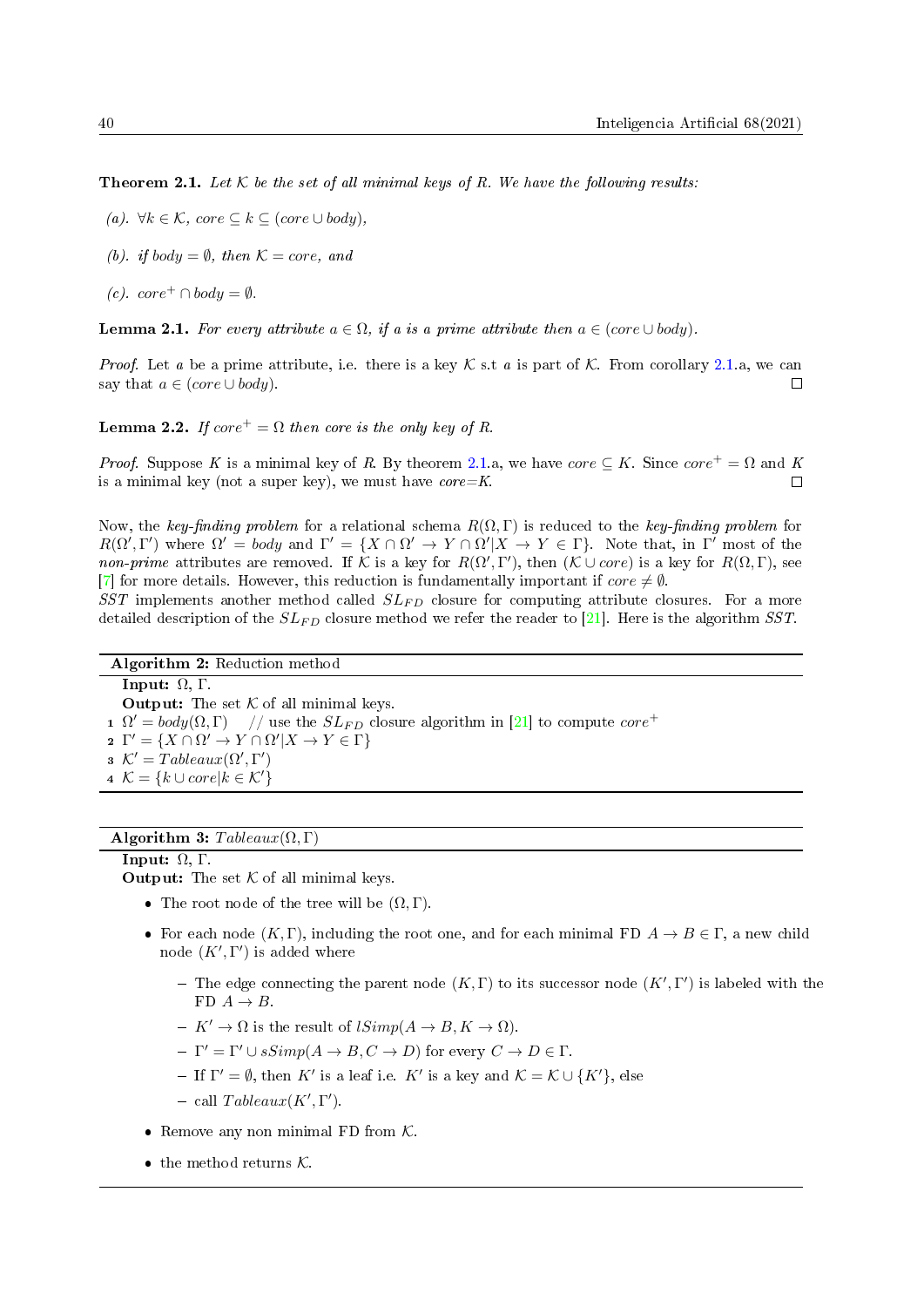#### 2.2 Examples

We present two examples to illustrate the  $SST$  algorithm.

<span id="page-4-1"></span>**Example 2.2.** (From [\[3\]](#page-13-5)) Let  $R(\Omega, \Gamma)$  be a relation schema with  $\Omega =$  abcdeg and  $\Gamma = \{c \rightarrow a, d \rightarrow c\}$  $eg, ab \rightarrow c, bc \rightarrow d, be \rightarrow c, ce \rightarrow g, cg \rightarrow b$ . In this case, core = Ø and body =  $\Omega$ . The SST method is then called with  $\Omega$  and  $\Gamma$  as input. Fig[.2](#page-4-0) shows the SST method in action. As we can see, there are 21 nodes and 7 keys with one redundant key, i.e. the key cd is calculated twice.

<span id="page-4-0"></span>

Figure 2: Illustration of the SST method on Example [2.2.](#page-4-1)

Let's consider another example to show the weaknesses of the  $SST$  method.

<span id="page-4-2"></span>Example 2.3. Let  $R(\Omega, \Gamma)$  be a relation schema with  $\Omega = abcdef$  and  $\Gamma = \{ab \rightarrow d, ac \rightarrow e, bc \rightarrow e\}$ f,  $de \rightarrow a$ ,  $df \rightarrow b$ ,  $ef \rightarrow c$ . As in the previous example,  $core = \emptyset$  and  $body = \Omega$ . The corresponding screenshot is given in Fig. 3. There are 19 nodes and 5 minimal keys. In its original implementation  $\lceil \mathcal{S} \rceil$ , SST computed 7 redundant keys.

From the two examples, we can see that some keys are duplicated. The authors recognize that preventing the computation of redundant keys and to open extra-branches are not a trivial issue. Figures [2](#page-4-0) and [3](#page-5-0) show that their *inclusion-minimality strategy* cannot prevent the computation of redundant keys. The authors proposed in [\[3\]](#page-13-5) another parallel algorithm named SLD Keys for reducing the search space of the SST algorithm. With this latter, However, the problem of duplicated keys remain unsolved.

In the next section, we will propose a new algorithm for characterizing branches leading to duplicated keys and prevent as much as possible useless computations, i.e. computation of non-minimal keys.

#### 3 A new Algorithm for Discovering Keys

Let's consider the example in Fig[.2,](#page-4-0) the set of FDs used for computing the key cq is  $\{c \rightarrow a, cq \rightarrow b, cq \rightarrow$ d,  $cq \rightarrow e$ . Applying the rules of union and composition (see section [2.1\)](#page-1-1) on this set of FDs yields the FD  $cg \rightarrow abde$ , i.e. the nontrivial closure of cg, see definition [3.1.](#page-5-1) This observation holds also for the other branches. Therefore, to reduce the size of the tree, one can determine the closure of some attribute sets before applying the rule of sSimp. The central idea of KeyFinder is (i) to reduce the size of Γ, if possible, (ii) to compute the closure of some attributes (those that are relevant for key computations) and (iii) to remove all redundant or implied FDs. The proposed algorithm uses one single derivation rule for determining the closure of an attributes' set. Before presenting the proposed algorithm, we need to present some concepts related to the closure of a set of attributes.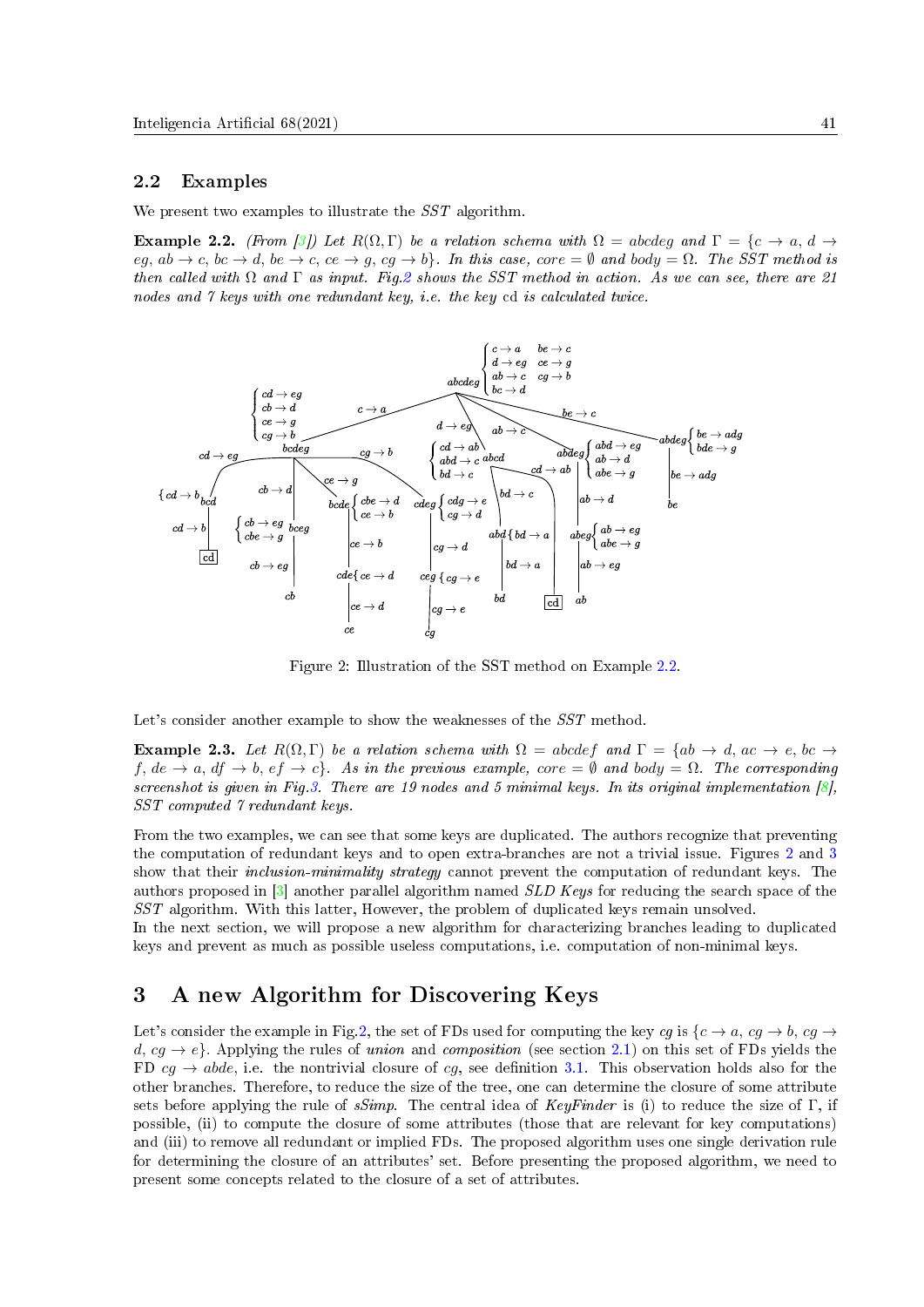<span id="page-5-0"></span>

|                                                                                                                                                                                                                                                                             | <b>Relational Database Tools For</b><br><b>Keys and Closure Calculators</b> |  |  |  |  |  |  |
|-----------------------------------------------------------------------------------------------------------------------------------------------------------------------------------------------------------------------------------------------------------------------------|-----------------------------------------------------------------------------|--|--|--|--|--|--|
| <b>SST</b><br><b>Basic</b>                                                                                                                                                                                                                                                  | <b>Closure SLFD</b><br>KeyFinder<br><b>Closure</b>                          |  |  |  |  |  |  |
| Attributes: {a,b,c,d,e,f}<br>Functional Dependencies: $\{a,b-\lambda d; a,c-\lambda e; b,c-\lambda f; d,e-\lambda a; d,f-\lambda b; e,f-\lambda c; \}$<br>Candidate Keys: {{a,b,c},{a,b,e,f},{a,c,d,f},{b,c,d,e},{d,e,f}}<br>Number of nodes: 19<br>Runtime (ms): 34.527 ms |                                                                             |  |  |  |  |  |  |
| Attributes                                                                                                                                                                                                                                                                  | a,b,c,d,e,f                                                                 |  |  |  |  |  |  |
| Functional Dependencies<br>$a,b > d$ ; $a,c > e$ ; $b,c > f$ ; $d,e > a$ ; $d,f > b$ ; $e,f > c$                                                                                                                                                                            |                                                                             |  |  |  |  |  |  |
|                                                                                                                                                                                                                                                                             | Calculate                                                                   |  |  |  |  |  |  |

Figure 3: Screenshot of the SST method on Example [2.3.](#page-4-2)

#### 3.1 The Closure of Relevant Attributes

We are going to present a new approach, not based on Armstrong's rules, for computing attributes closure. The proposed approach substantially reduces the computational complexity related to the closure-finding problem.

<span id="page-5-1"></span>**Definition 3.1.** A nontrivial closure of an attribute set  $A \subseteq \Omega$ , written  $A^*$ , is defined as  $A^* = A^+ - A$ where  $A^+$  is the closure of A.

Several algorithms exist in the literature for computing attribute closure [\[11,](#page-13-7) [24,](#page-14-7) [10,](#page-13-0) [21,](#page-14-6) [17\]](#page-14-2). However, all the existing algorithms, except  $[20]$  improved in  $[21]$  and named  $SL_{FD}$ , are governed by the Armstrong's inference rules. In  $[20, 21]$  $[20, 21]$  $[20, 21]$  the authors proposed, for the first time, a linear closure algorithm based on three inference rules. However, finding  $A^*$  from  $A^+$  using existing algorithms is very costly algorithmically. Here we propose a more direct computational method for computing  $A^*$  without determining  $A^+$ . The proposed method consists of one single derivation rule, named *closure*: Let  $\Gamma = \{A \rightarrow B, C \rightarrow D\}$  be a set of FDs where  $C \subseteq AB$ , the nontrivial closure  $A^*$  is obtained by repeatedly applying the following rule:

$$
closure(A) = \begin{cases} B(D - AB) & and \Gamma = \Gamma - \{C \to D\} & \text{if } C \subseteq AB \\ B & and \Gamma = \Gamma - \{C \to D\} & \text{if } D \subseteq AB \end{cases}
$$

$$
and \Gamma = \Gamma - \{C \to D\} \cup \{ (C - AB) \to (D - AB) \} \quad \text{otherwise}
$$

In this case, we are able to calculate the non-trivial attributes closure in one iteration. Initially  $B = \emptyset$ and  $A \to \emptyset$  is known to be an axiom.  $A^*$  is obtained by using the closure rule until no dependency can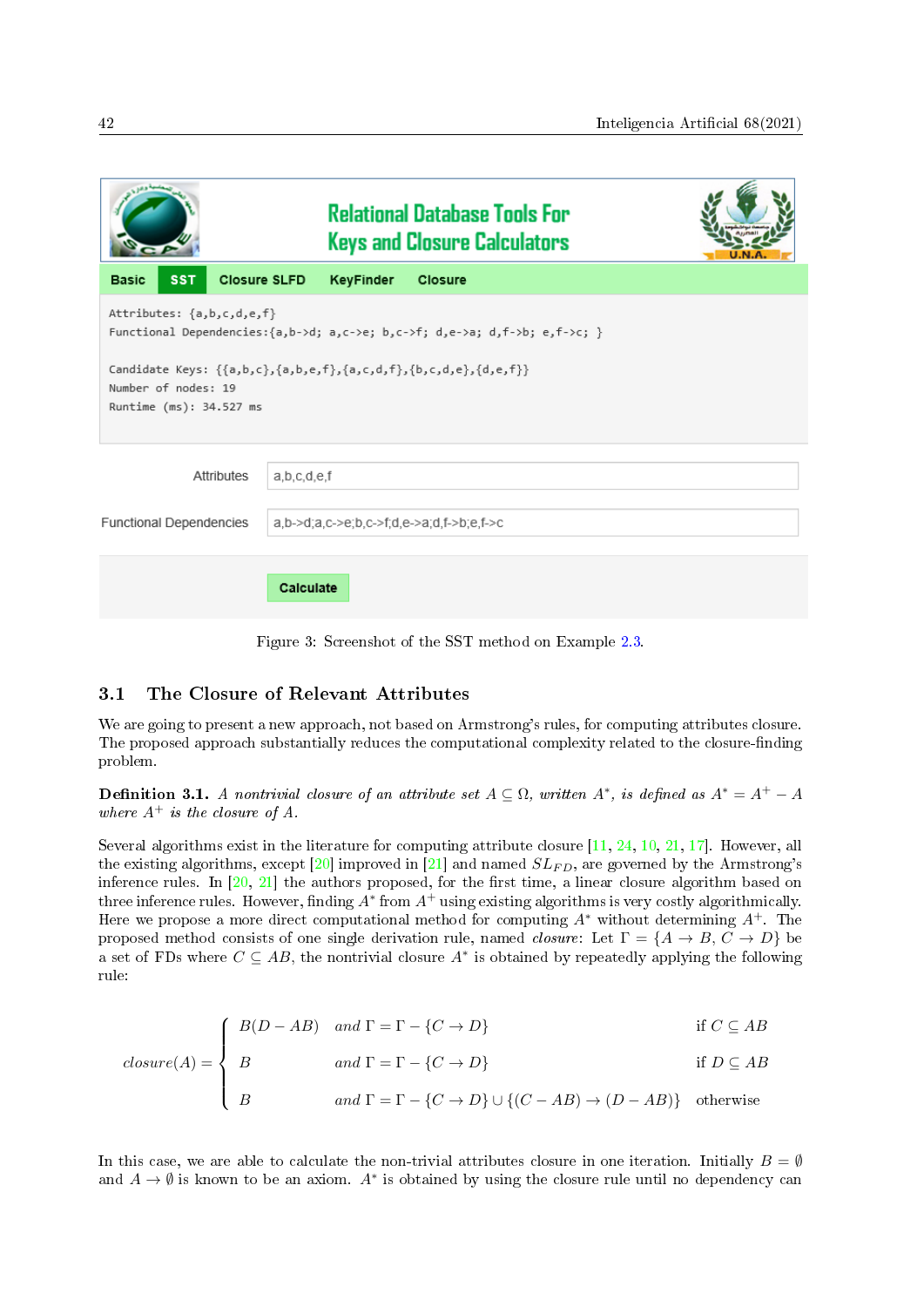be applied. This derivation rule is simple, easy to understand and can be used to compute the nontrivial closure of any set of attributes. This rule can also be used to compute  $A^+ = A \cup A^*$ .

<span id="page-6-2"></span><span id="page-6-0"></span>**Example 3.1.** Consider the set of FDs  $\Gamma = \{ab \to c, a \to b, bc \to a, ac \to d, deh \to f, ef \to g, ag \to e\}.$ Suppose we want to compute the nontrivial closure of adg, i.e.  $(\text{ad}g)^*$  w.r.t to  $\Gamma$ . Fig[.4](#page-6-0) shows our closure algorithm in action step by step for computing  $(adg)^*$  and Fig[.5](#page-6-1) corresponds to the program output. The algorithm returns  $(adg)^* = bec$ .



Figure 4: Computing  $(adg)^*$ 

In the literature, the closure of a set of FDs is obtained by repeatedly applying Armstrong's rules [\[1\]](#page-13-6). Closure operator is a key element in FCA landscape [\[13,](#page-14-9) [16\]](#page-14-10). Here, we will show that using the rule of closure one can calculate the nontrivial closure of  $\Gamma^*$  of  $\Gamma$ . A systematic way to determine  $\Gamma^*$  is to find the nontrivial closure of any attribute set A that appears at the lhs of an FD. For example, considering the example [3.1](#page-6-2) we have  $\Gamma^* = \{ab \to cde, a \to bcde, ac \to ebd, f \to abcde\}.$  Note that, we are not interested in determining the *minimal cover* of  $\Gamma$  as this notion requires the right side of every FD to be a single attribute [\[19,](#page-14-11) [25\]](#page-14-12).

<span id="page-6-1"></span>

|                                                                                                                                                                                              | <b>Relational Database Tools For</b><br><b>Keys and Closure Calculators</b> |  |  |  |  |  |
|----------------------------------------------------------------------------------------------------------------------------------------------------------------------------------------------|-----------------------------------------------------------------------------|--|--|--|--|--|
| <b>Closure SLFD</b><br><b>SST</b><br><b>Basic</b>                                                                                                                                            | <b>KeyFinder</b><br><b>Closure</b>                                          |  |  |  |  |  |
| Attributes: {a,d,g}<br>Functional Dependencies: {a,b->c; a->b; b,c->a; a,c->d; d,e,h->f; e,f->g; a,g->e; }<br>The nontrivial closure of $\{a,d,g\}$ = $\{b,c,e\}$<br>$Runtime(ms)$ :1.964 ms |                                                                             |  |  |  |  |  |
| Attributes                                                                                                                                                                                   | a,d,g                                                                       |  |  |  |  |  |
| <b>Functional Dependencies</b>                                                                                                                                                               | $a,b > c$ ; a->b; b, c->a; a, c->d; d, e, h->f; e, f->g; a, g->e            |  |  |  |  |  |
|                                                                                                                                                                                              | <b>Closure</b>                                                              |  |  |  |  |  |

Figure 5: Screenshot for computing  $(adg)^*$ .

<span id="page-6-3"></span>**Definition 3.2.** An FD  $A \rightarrow B$  implies another FD  $C \rightarrow D$  iff  $A \subseteq C$  and  $D \subseteq B$ .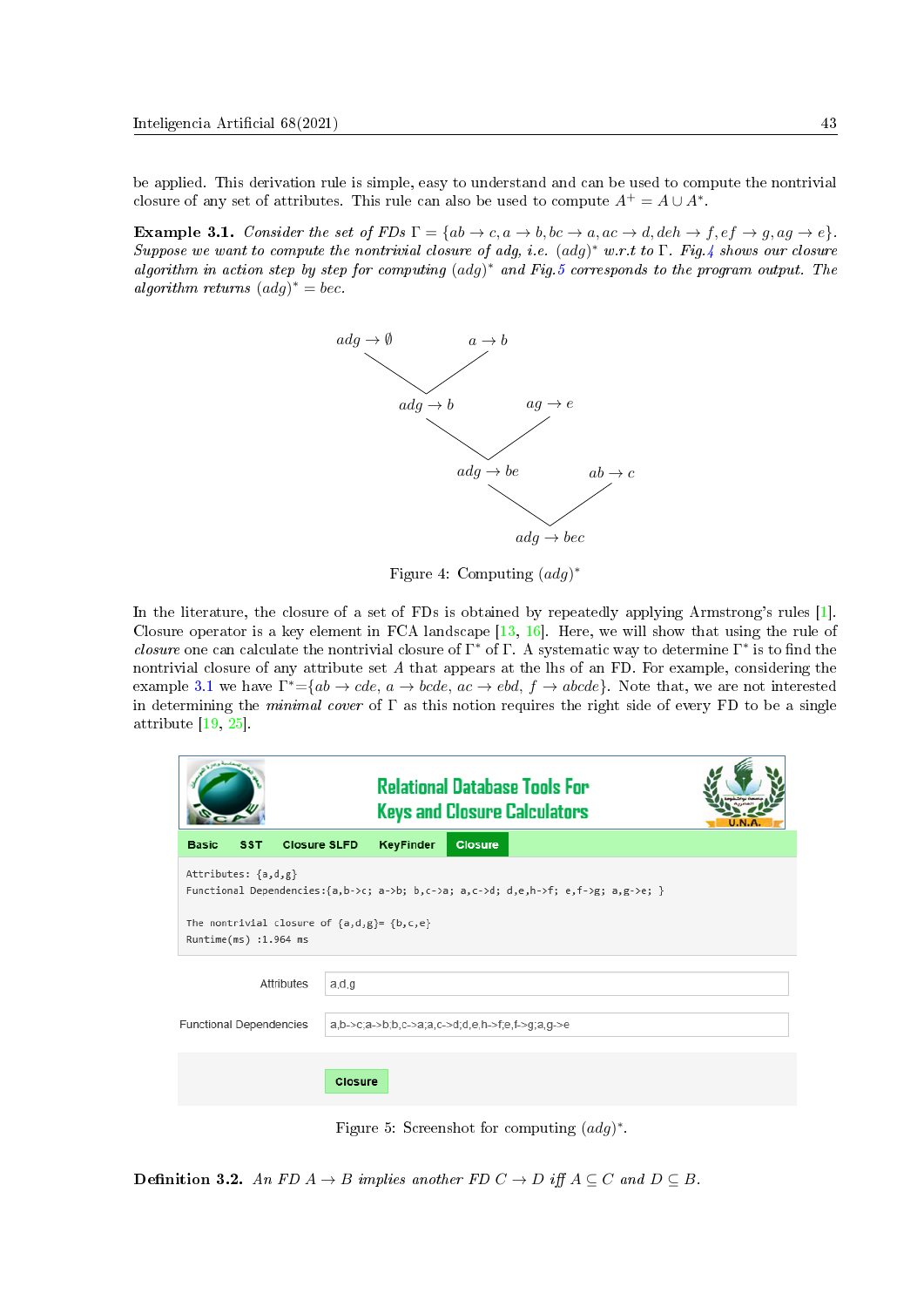**Definition 3.3.** An FD  $C \to D$  is implied by a set of FDs  $\Gamma$  iff there is another FD  $A \to B \in \Gamma$  such that  $A \to B$  implies  $C \to D$ , i.e.  $\Gamma \models C \to D$ .

**Example 3.2.** Let  $\Gamma = \{bq \rightarrow ahdc, aeh \rightarrow bcdq, qaf \rightarrow bch, qbe \rightarrow ac\}$ . The FD gbe  $\rightarrow ac$  is implied by  $\Gamma$  as bq  $\rightarrow$  ahdc implies gbe  $\rightarrow$  ac. It is clear that implied FDs are redundant ones.

Corollary 3.1. Let  $\Gamma$  be a set of FDs,  $A \to B$  an FD implied by  $\Gamma$  and  $\Gamma' = \Gamma - \{A \to B\}$ . Thus  $\Gamma$  and  $\Gamma'$  are functionally equivalent, i.e.  $\Gamma^+ = \Gamma'^+$ .

**Algorithm 4:** Algorithm implied $FD(C \rightarrow D, \Gamma)$ . **Input:** an FD set  $\Gamma$  and an FD  $C \rightarrow D$ . Output: true or false 1 foreach  $A \to B \in \Gamma$  do 2 if  $(A \subseteq C)$  AND  $(D \subseteq B)$  then 3 return true <sup>4</sup> return false

To reduce further the search space, i.e. the size of a tableaux in our case, we propose a new pruning strategy. Removing unnecessary FDs will optimize the computation of closure. Indeed, the number of iterations for computing the closure is related to the number of dependencies.

<span id="page-7-0"></span>**Definition 3.4.** Let  $A \rightarrow B$  and  $C \rightarrow D$  be two non-implied FDs with  $A \subseteq C$ ,  $A \cap B = C \cap D = \emptyset$  and  $D \nsubseteq B$ . We have the following rule:

$$
\frac{A \to B \quad C \to D \quad A \subseteq C}{(C-B) \to BD} (Unif)
$$

The Unif rule can be seen as a special case of the Darwen's general unification theorem  $[9]$ , and is easily checked to be sound, i.e.  $\{A \rightarrow B, C \rightarrow D\} \models (C - B) \rightarrow BD$  provided that  $A \subseteq C$  and  $A \cap B = \emptyset$ . By definition [3.2,](#page-6-3) we can say that  $(C - B) \to BD$  implies  $C \to D$ , in other words, the FD  $(C - B) \to BD$ is stronger than the FD  $C \rightarrow D$ . Therefore, the rule Unif computes stronger FDs.

The procedure Unif rule aims to filter unnecessary FDs, that is dependencies that are not useful for computing keys. This will reduce the size of the dependencies set before computing the left closure. This is very important because the number of iterations for computing the closure is related to the size dependencies set. As a simple example of such a situation, consider the experiment #28 in table [1.](#page-15-1) Initially, we have  $|\Gamma| = 2046$  and after calling the procedure of Unif rule, the size of Γ is reduced to 11 dependencies, i.e, 2035 redundant dependencies are removed. This reduction will speed up the computation of attributes closure and then the keys. Transforming a redundant implicational system to a non-redundant one is a relevant topic in Formal Concept Analysis or FCA.

<span id="page-7-1"></span>**Definition 3.5.** The left closure of a set of FDs  $\Gamma$ , written  $\Gamma^*$ , is defined as  $\Gamma^* = \{A \to A^* | A \to B \in \Gamma\}$ .

**Theorem 3.1.** Let  $\Gamma^*$  be the left closure of  $\Gamma$ . If  $A \to B \in \Gamma$ , then  $A \to B$  is implied by  $\Gamma^*$ .

*Proof.* By definition [3.2,](#page-6-3) it is easy to see that for any FD  $A \to B \in \Gamma$ , there is an FD  $C \to D \in \Gamma^*$  such that  $C \rightarrow D$  implies  $A \rightarrow B$ .  $\Box$ 

<span id="page-7-2"></span>**Lemma 3.1.** Let  $R(\Omega, \Gamma)$  be a relation schema,  $\Gamma^*$  be the left closure of  $\Gamma$  and  $A \to B \in \Gamma^*$ . If  $AB = \Omega$ ( i.e.  $A^+ = \Omega$ ), then A is a super key of R. The key A is minimal if every  $a \in A$ , we have  $A - \{a\}$  is not a key.

#### 3.2 KeyFinder: the proposed algorithm

We present the proposed algorithm, KeyFinder, for discovering minimal keys of a relational schema. The general algorithm is given in algorithm  $5$ . The main advantage here is the sub-routine *leftClosure* as it computes FDs with larger right-side. For a FD, larger the right-side more is the semantic information contained in that FD.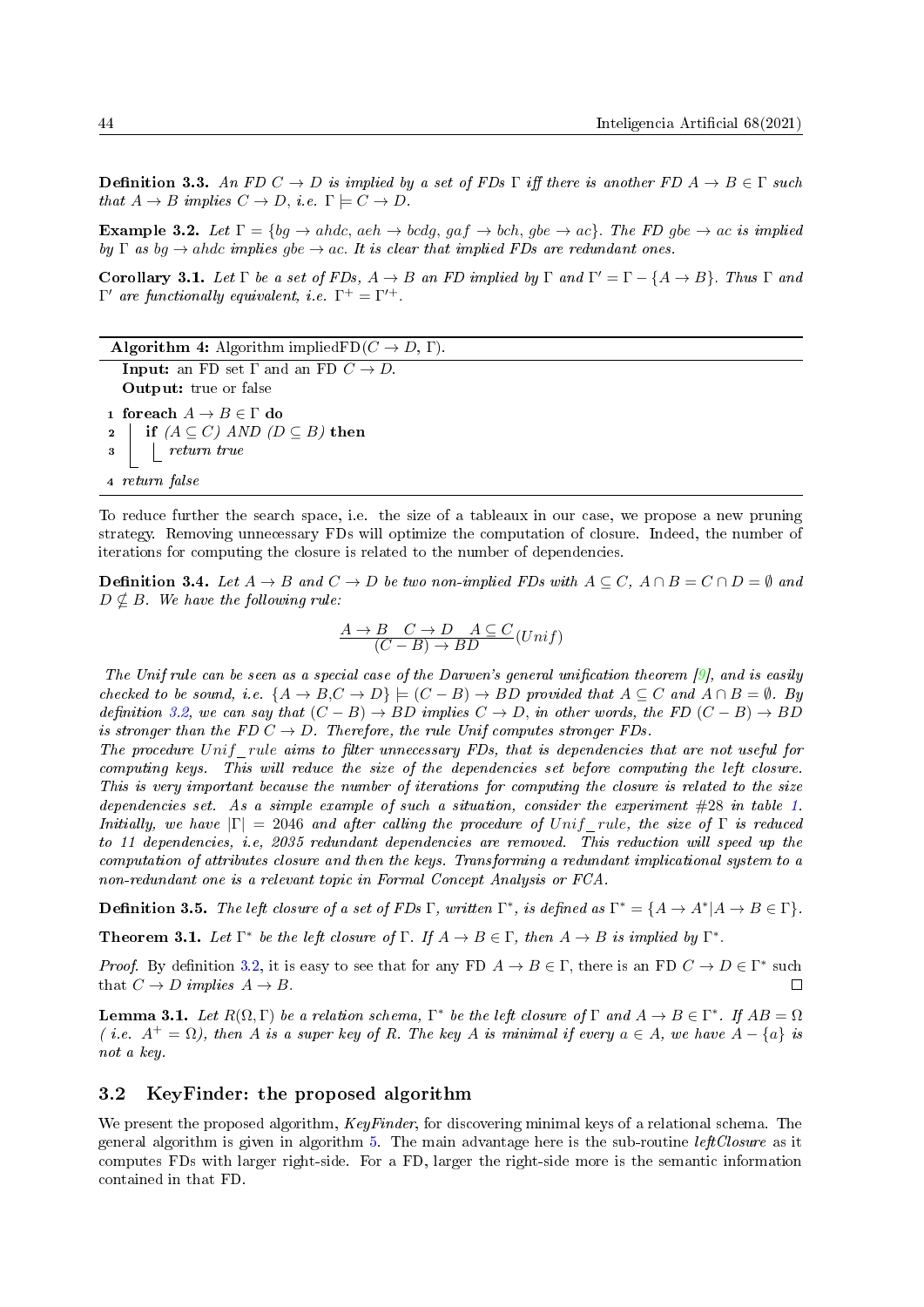Algorithm 5: get\_Keys

Input:  $Ω$ , Γ. **Output:** the List of all minimal keys  $\mathcal{K}$  of  $R(\Omega, \Gamma)$ . 1  $\Omega' = body(\Omega, \Gamma)$  // use the rule closure to compute core<sup>+</sup>, see the definition [3.1](#page-5-1) 2 if  $\Omega' = \emptyset$  then  $\mathcal{S} \mid \mathcal{K} = \{core(\Omega, \Gamma)\}\$ <sup>4</sup> else  $5 \mid \Gamma' = \{ X \cap \Omega' \to Y \cap \Omega' | X \to Y \in \Gamma \}$  $\begin{array}{ll} \mathfrak{g} & \mid & \Gamma^* = Unif\_rule(\Gamma')\! \mid \! \mid \textit{apply definition 3.4} \end{array}$  $\begin{array}{ll} \mathfrak{g} & \mid & \Gamma^* = Unif\_rule(\Gamma')\! \mid \! \mid \textit{apply definition 3.4} \end{array}$  $\begin{array}{ll} \mathfrak{g} & \mid & \Gamma^* = Unif\_rule(\Gamma')\! \mid \! \mid \textit{apply definition 3.4} \end{array}$ <sup>7</sup> Γ <sup>∗</sup> = lef tClosure(Γ") // apply denition [3.5](#page-7-1)  $\mathbf{s} \mid \mathcal{K}' = Tableaux(\Omega', \Omega', \Gamma^*, \emptyset)$  $\mathbf{9} \mid \mathcal{K} = \{k \cup core | k \in \mathcal{K}'\}$ 

```
Algorithm 6: Tableaux(\Omega, K, \Gamma, ACC)
```

```
Input: \Omega, the current attributes' set K, Γ, and the current list of super keys ACC
   Output: the list of all minimal keys ACC.
 1 foreach A \to B \in \Gamma do
 2 if (A \cup B) = \Omega then
 \begin{array}{c|c|c|c|c} \mathbf{3} & ACC = ACC \cup \{A\} & \text{if } i.e. \ A \text{ is a key} \end{array}4 foreach A \to B \in \Gamma do
 5 if not ImpliedFD(A \rightarrow B, ACC) then
 6
 7 \mid K' = A(K - B) // create a direct child node K' of K;
 8
 9 | \Gamma' = \emptyset\mathscr{C}' = \emptyset // \Gamma' represents the new FD set
10 for ach C \to D \in \Gamma do
11 | \cdot | \cdot \langle X, Y \rangle = sSimp(A \rightarrow B, C \rightarrow D)12 if Y \neq \emptyset then
13 | | | \Gamma' = \Gamma' \cup \{X \rightarrow Y\}14 if \Gamma' = \emptyset then
15 | | | ACC = ACC \cup {K'} // K' is a key
16 else
17
18 | Tableaux(\Omega, K', Γ', ACC)
```
<span id="page-8-1"></span>**Example 3.3.** For our running example [2.2,](#page-4-1) the core =  $\emptyset$ , body =  $\Omega$  and  $\Gamma' = \Gamma$ . The else-part of the algorithm [5](#page-8-0) is then executed. Next, we remove possible redundant FDs and compute  $\Gamma^*$ , the left closure of Γ. For the FDs with lhs being a key, their lhs are directly added in the list of keys (lines 1-3, Algorithm [6\)](#page-8-1), ACC, i.e., ACC={ab, bc, be, ce, cg}. This is justified by the lemma [3.1.](#page-7-2) Figure [6](#page-9-0) illustrates the corresponding tableaux where we have only 5 nodes and 7 keys. Notice that there is no redundant key. As the root node is labeled with  $\Gamma^*$ , most of the keys are generated in one step. The reader can compare the two tableaux Figures [2](#page-4-0) and [6.](#page-9-0) When using the parallel algorithm proposed in [\[3\]](#page-13-5), we gets 11 nodes, 8 keys and one redundant key, see the Fig.3 pp 80.

**Example 3.4.** (Example [2.3](#page-4-2) revisited) As in the previous example, we have core  $=\emptyset$ , body  $=\Omega$  and  $\Gamma' = \Gamma$ . However, in this example we are facing the worst-case as  $\Gamma^* = \Gamma$ . When using our algorithm [5,](#page-8-0) we get the screenshot in Fig[.7.](#page-9-1) We can see that the number of nodes is reduced from 19 to 12 with no duplicated keys. Therefore, our algorithm KeyFinder substantially improves the SST method.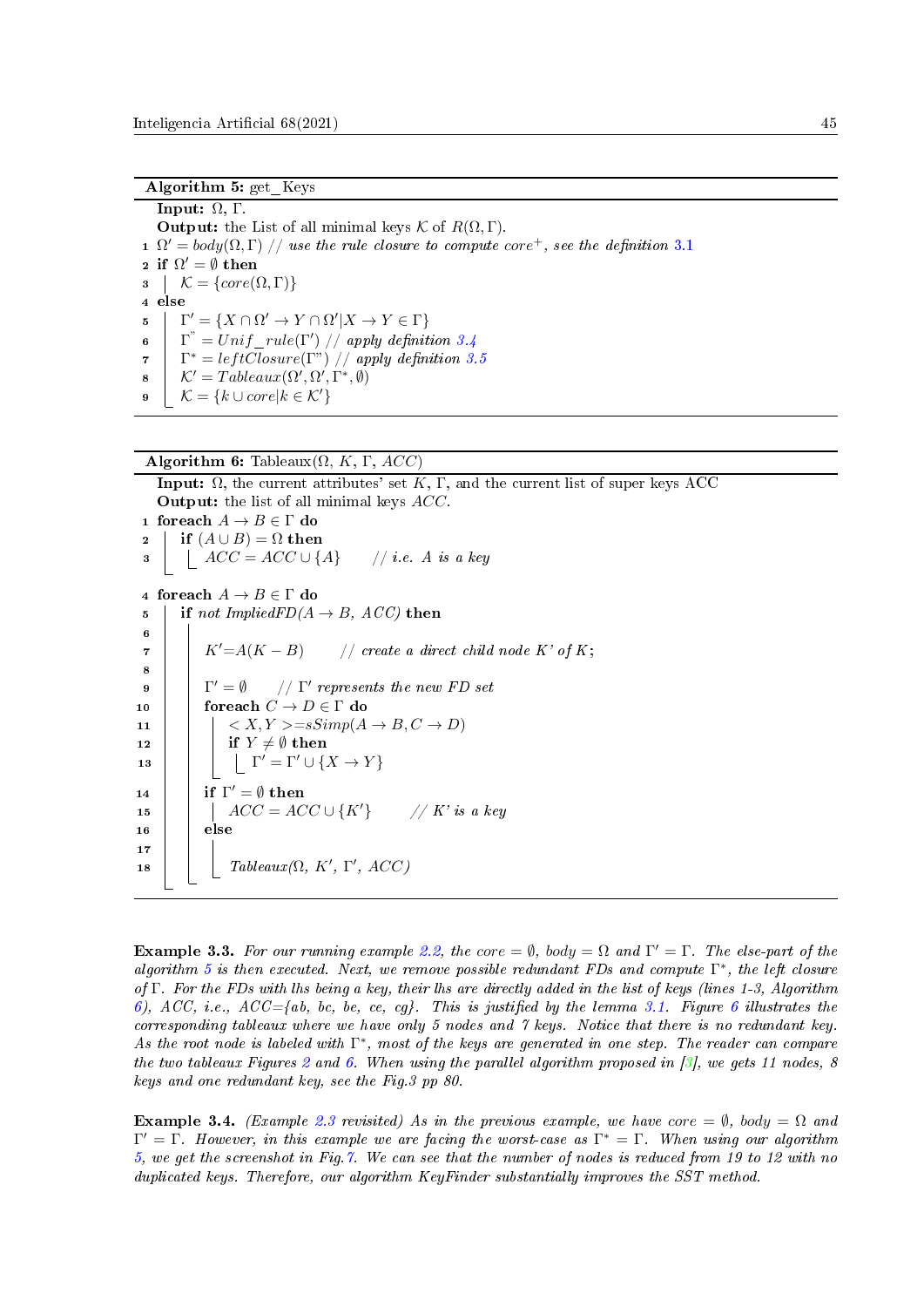<span id="page-9-0"></span>![](_page_9_Figure_1.jpeg)

Figure 6: Illustration of KeyFinder on Example [2.2.](#page-4-1)

<span id="page-9-1"></span>

|                                                                                                                                                                                                                                                                                          |            |                     |           |                   | <b>Relational Database Tools For</b><br><b>Keys and Closure Calculators</b> |  |  |
|------------------------------------------------------------------------------------------------------------------------------------------------------------------------------------------------------------------------------------------------------------------------------------------|------------|---------------------|-----------|-------------------|-----------------------------------------------------------------------------|--|--|
| <b>Basic</b>                                                                                                                                                                                                                                                                             | <b>SST</b> | <b>Closure SLFD</b> |           | <b>Key Finder</b> | Closure                                                                     |  |  |
| Attributes: {a,b,c,d,e,f}<br>Functional Dependencies: $\{a,b-\lambda d; a,c-\lambda e; b,c-\lambda f; d,e-\lambda a; d,f-\lambda b; e,f-\lambda c; \}$<br>Candidate Keys: $\{\{a,b,c\},\{a,b,e,f\},\{a,c,d,f\},\{b,c,d,e\},\{d,e,f\}\}$<br>Number of nodes: 12<br>Runtime(ms) :33.238 ms |            |                     |           |                   |                                                                             |  |  |
| a,b,c,d,e,f<br>Attributes                                                                                                                                                                                                                                                                |            |                     |           |                   |                                                                             |  |  |
| <b>Functional Dependencies</b><br>$a,b > d$ ; $a,c > e$ ; $b,c > f$ ; $d,e > a$ ; $d,f > b$ ; $e,f > c$                                                                                                                                                                                  |            |                     |           |                   |                                                                             |  |  |
|                                                                                                                                                                                                                                                                                          |            |                     | Calculate |                   |                                                                             |  |  |

Figure 7: Printout of KeyFinder on Example [2.3.](#page-4-2)

#### Proposition 3.1. The rule of closure is sound.

Proof. we have

- 1.  $A \rightarrow B$  given
- 2.  $C \rightarrow D$  given
- 3.  $C \subseteq AB$  given
- 4.  $A \rightarrow C$  by 1, 3 and the rule of *inclusion* (R1)
- 5.  $A \rightarrow D$  by transitivity (R3) 4, 2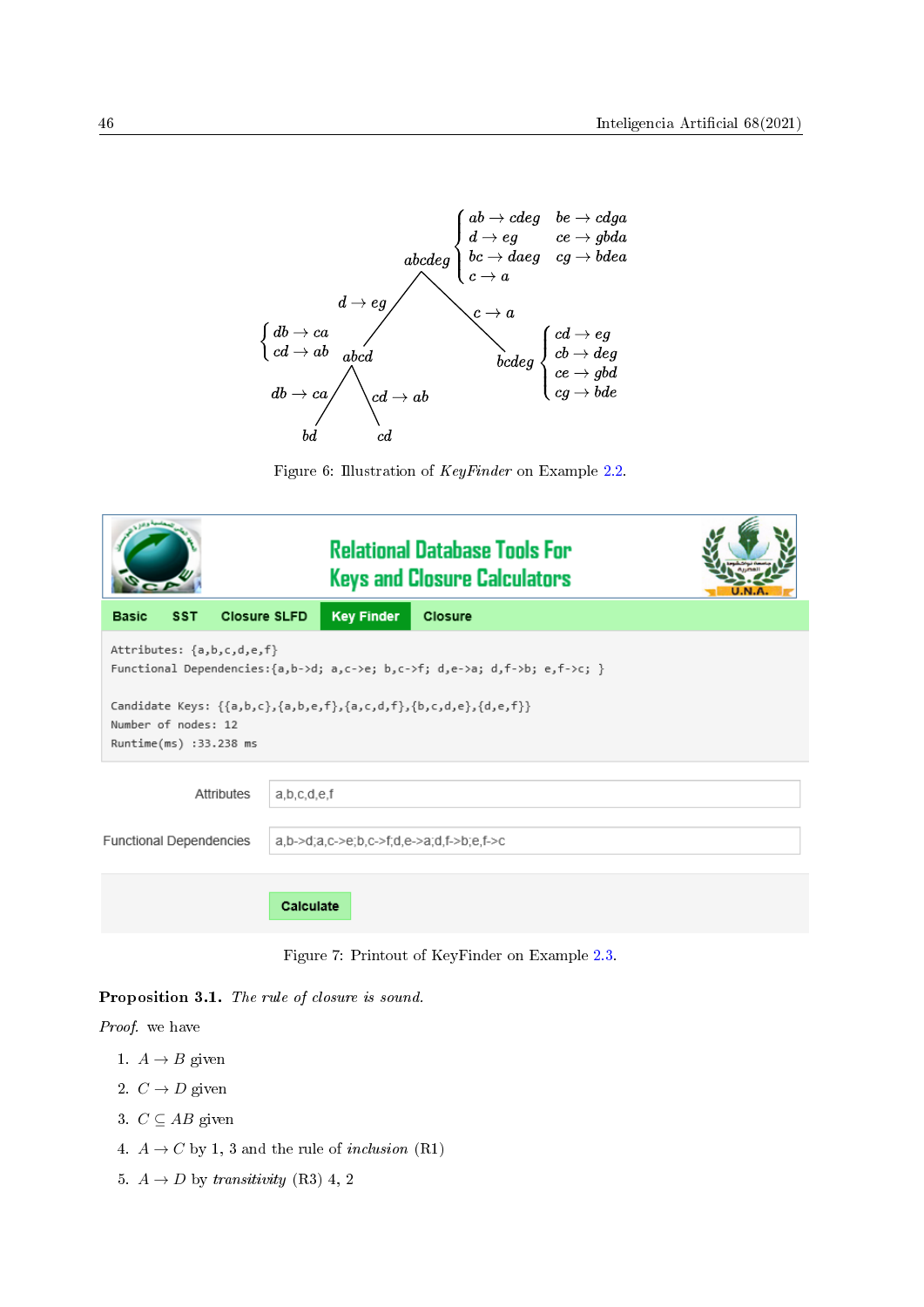6.  $A \rightarrow BD$  by union (R4) 1, 5

Proposition 3.2. (Soundness of Unif)

Let Γbe a set of functional dependencies. The rule of Unif is sound in the sense that all FDs which are derived with Unif are in the closure of Γ.

Proof. One can use Armstrong's inference rules to show that the rule of Unif is sound:

- 1.  $A \cap B = \emptyset$  given
- 2.  $A \subseteq C$  given
- 3.  $A \rightarrow B$  given
- 4.  $C \rightarrow D$  given
- 5. from 2 and 3 and using the inclusion and transitivity rules, we have  $C \rightarrow B$
- 6. from 4 and 5 and using the union rule, we have  $C \rightarrow DB$
- 7. from 1, 2, we have  $(C B) \rightarrow DB$

#### 4 Experimentation

In this work, we have proposed two methods: KeyFinder for computing minimal keys and Closure for computing attributes closure. All the algorithms presented here have been implemented in PHP. Two for the key-finding problem:  $SST$  and the proposed one  $KeyFinder$  and two for the closure-finding problem:  $SLD_{FD}$  and the proposed one *Closure*. We have also implemented the basic algorithm for finding keys. Although, the later is not tableaux-based.

Because of the lack of benchmarks for FDs, we have performed small-benchmark experiments in table [1](#page-15-1) to show the effectiveness of the presented methods. Some of the examples are taken from the literature [\[23,](#page-14-1) [22,](#page-14-13) [27,](#page-14-14) [5,](#page-13-2) [8,](#page-13-4) [6,](#page-13-9) [10,](#page-13-0) [14\]](#page-14-15) and others are randomly generated. The experiments  $\#21 - \#25$  are taken from real-word data sets available at <https://data.cms.gov/provider-data/><sup>[1](#page-10-0)[2](#page-10-1)</sup>. Figures [8](#page-11-0) and [9](#page-12-0) show the outputs of the algorithms on example #23 that corresponds to Unplanned hospital visits data. In this experiment,  $SST$  generates 158 nodes while KeyFinder generates 1 node, the root node. Thus, KeyFinder calculates all the minimal keys before building the tableaux tree. In terms of execution time, the runtime of KeyFinder is almost a quarter of the runtime of SST.

In the other hand, the experimental evaluations are shown in table [1](#page-15-1) where  $|N_{\alpha}|$  is the number of nodes generated by the method  $\alpha$  and  $|T_{\alpha}|$  denotes the execution time of the method  $\alpha$ .

Based on the experimental results, we can conclude that KeyFinder outperforms SST both in terms of search space (number of nodes) and execution time as illustrated in gures [10](#page-12-1) and [11.](#page-13-10) The most time consuming part of KeyFinder is the leftClosure procedure. However, its introduction significantly improves both the search space and the execution time.

Experimental evaluations are conducted by considering two important statistical indicators: the search space and the runtime. The execution time is obtained by calculating the average value of several executions as it is closely related to machine architecture. We have omitted the parameter generated keys as both methods generate the same number of keys. In all conducted experiments, there is no case where our method had worse result than the  $SST$  method.

We run all our experiments on a Sony Intel(R) core(TM) i3-3110M CPU  $@$  2.40 GHz and 4.00 GB RAM. It is noteworthy that in our implementation the algorithm SST gets a significant improvement concerning the number of redundant keys. Notice that, the number of keys is not directly influenced by the number of attributes or FDs. We have used the t-test as a statistic method with  $\alpha = 0.05$ , we get the p-value=0.0026. This test confirms that  $KeyFinder$  is faster than SST.

 $\Box$ 

 $\Box$ 

<span id="page-10-0"></span> $1$ The data sets used are: Unplanned Hospital visits, Healthcare Associated Infections, Dialysis Adequacy Comprehensive measure, Outpatient and Ambulatory Surgery Consumer Assessment of Healthcare.

<span id="page-10-1"></span><sup>&</sup>lt;sup>2</sup> For the sake of simplicity, we have renamed the attribute names with alphabetic letters a, b, c,...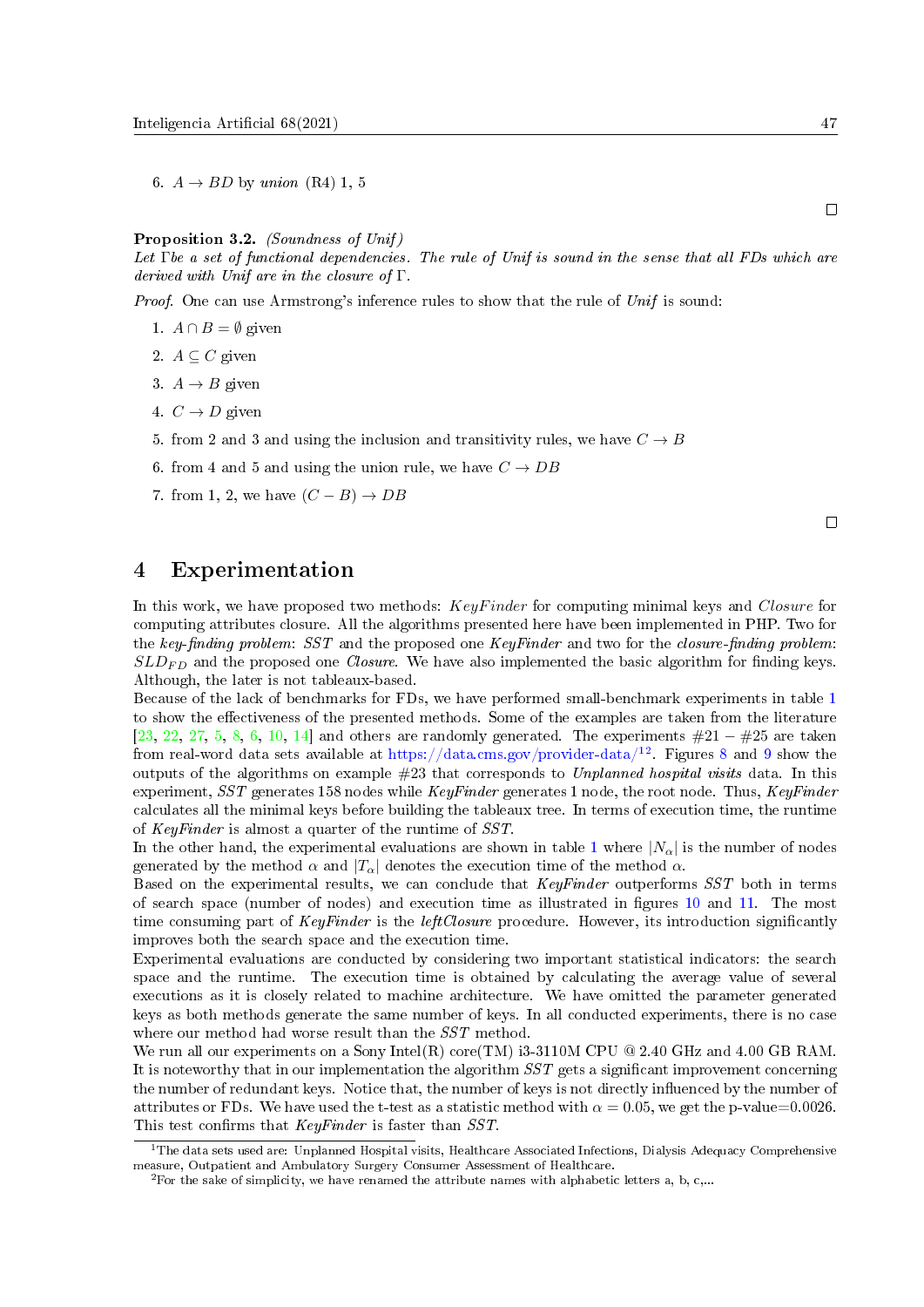<span id="page-11-0"></span>![](_page_11_Picture_1.jpeg)

Figure 8: Screenshot of the SST method on Example #23.

## 5 Conclusion

A tableaux-based algorithm is presented in this paper. The new algorithm, KeyFinder, is able to derive all minimal keys of a relation schema. It uses a powerful derivation rule for computing the closure of a set of attributes. Experimental results show that KeyFinder improves drastically the SST method.

We have defined a strategy that consists to compute the left closure of FDs that allow us to reduce the search space. In contrast to the previous method that compute the closure of all subset of attributes, we only determine the closure of the relevant attributes .

We show that even in the worse case (when  $body = \Omega$ ) indicating that there's no simplification of the initial problem in advance,  $KeuFinder$  is much better than  $SST$  in terms of search space.

The proposed algorithm KeyFinder can be improved by reducing the search space and then the execution time. Indeed, when computing the left closure of a given set of FDs, some FDs have already keys at their lhs. This information can be used to prevent the opening of new branches labeled with FDs whose lhs are keys. Figure [6](#page-9-0) illustrates this case, all the FDs in  $\Gamma^*$  have keys at their lhs except the FDs  $c \to a$ and  $d \rightarrow eg$ . It can also be applied to minimal generators in the terminology of formal concept analysis  $[13, 4]$  $[13, 4]$  $[13, 4]$ .

As our future work, we plan to extract more FD sets from real-world data sets to further enrich our benchmark. We plan also to further improve the *leftClosure* procedure.

## Acknowledgements

This research is funded by the National Agency of Scientific Research and Innovation.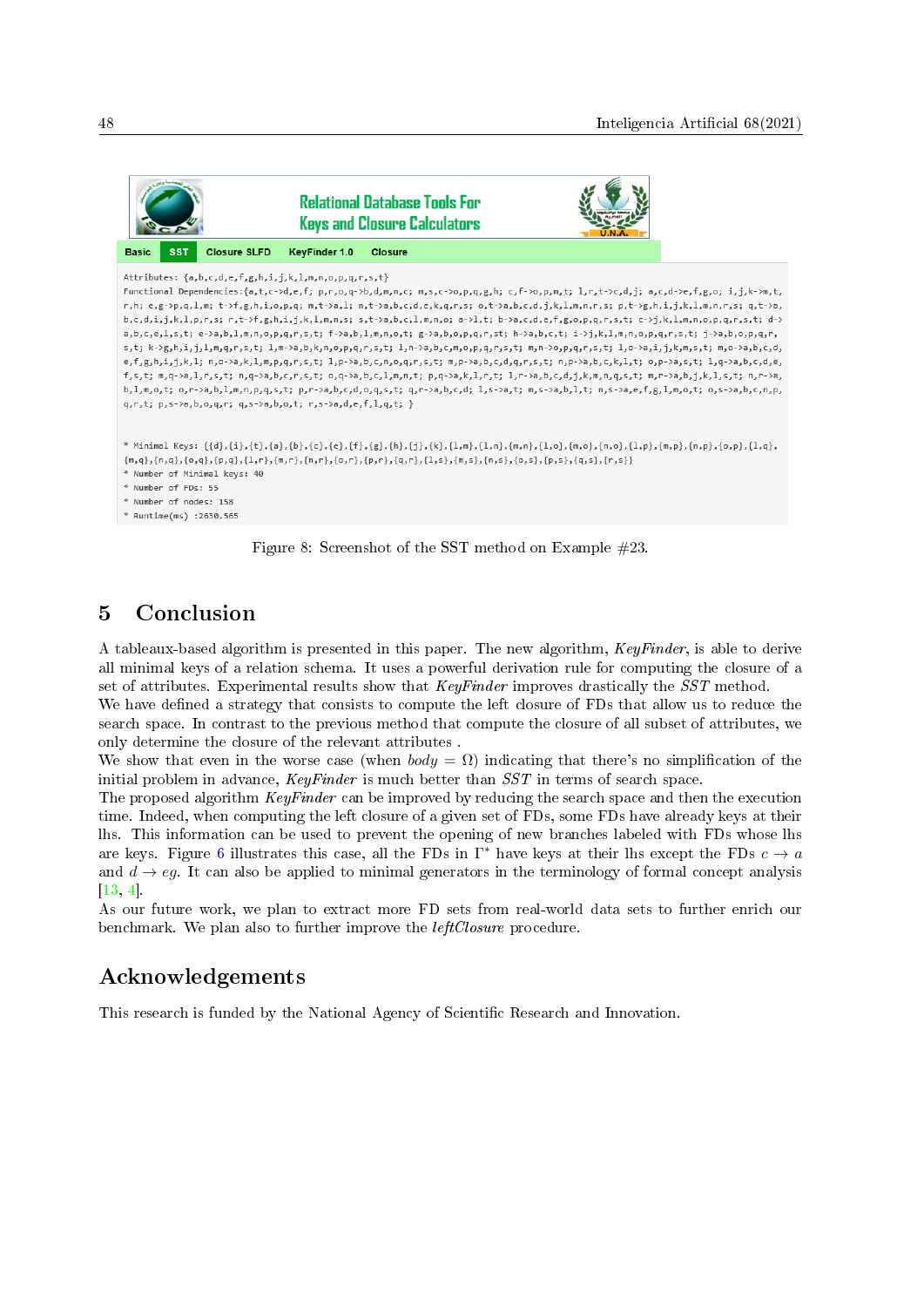<span id="page-12-0"></span>![](_page_12_Figure_1.jpeg)

![](_page_12_Figure_2.jpeg)

<span id="page-12-1"></span>![](_page_12_Figure_3.jpeg)

Figure 10: Comparing number of nodes.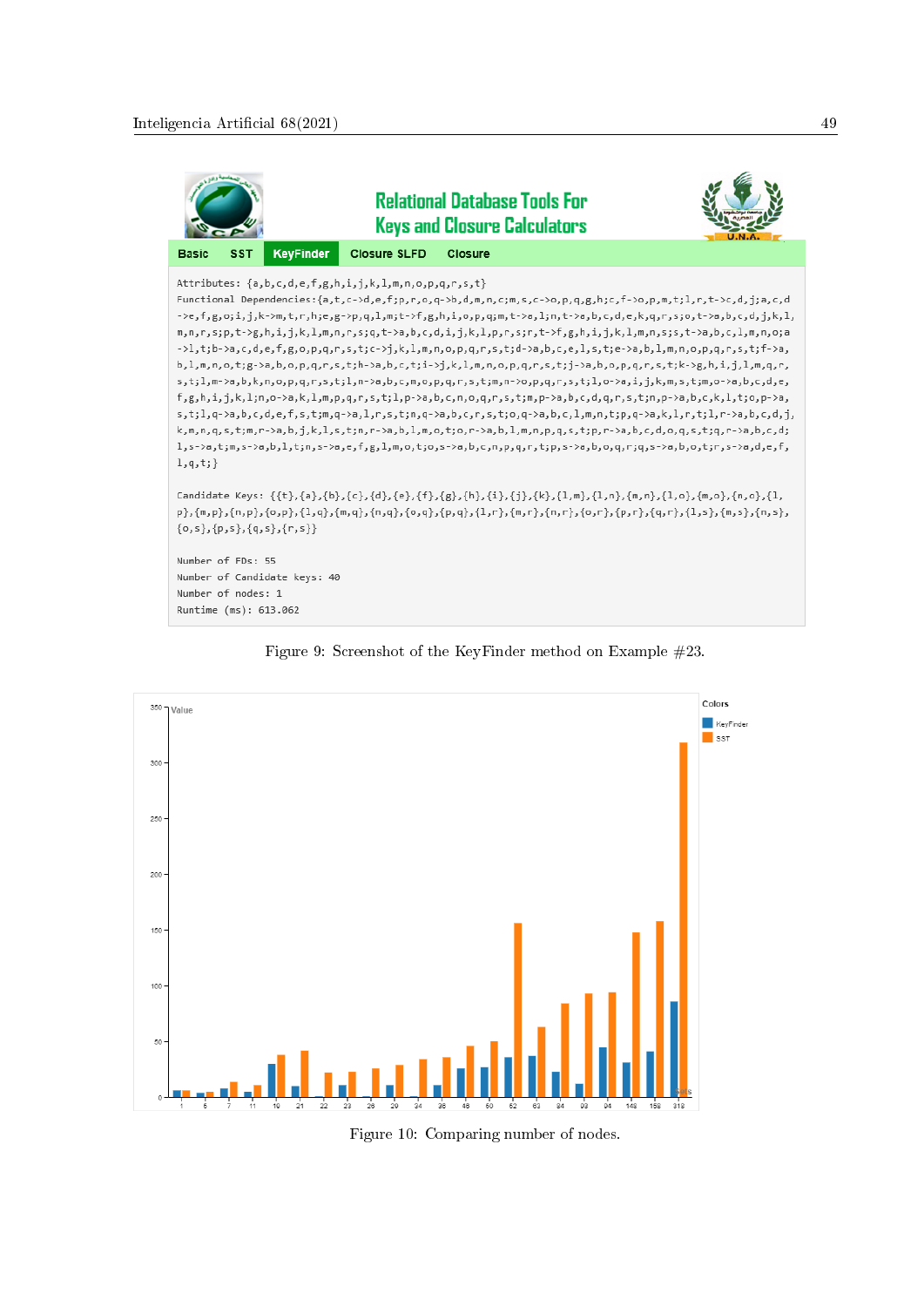<span id="page-13-10"></span>![](_page_13_Figure_1.jpeg)

Figure 11: Comparing processing times

## References

- <span id="page-13-6"></span>[1] William Ward Armstrong. Dependency structures of data base relationships. In IFIP congress, volume 74, pages 580–583. Geneva, Switzerland, 1974.
- <span id="page-13-1"></span>[2] Amir Hassan Bahmani, Mahmoud Naghibzadeh, and Behnam Bahmani. Automatic database normalization and primary key generation. In Canadian Conference on Electrical and Computer Engineering, pages 000011-000016. IEEE, 2008.
- <span id="page-13-5"></span>[3] Fernando Benito-Picazo, Pablo Cordero, Manuel Enciso, and A Mora. Reducing the search space by closure and simplification paradigms. The Journal of Supercomputing,  $73(1)$ :75-87, 2017.
- <span id="page-13-11"></span>[4] Fernando Benito-Picazo, Pablo Cordero, Manuel Enciso, and Angel Mora. Minimal generators, an affordable approach by means of massive computation. The Journal of Supercomputing,  $75(3):1350-$ 1367, 2019.
- <span id="page-13-2"></span>[5] Subhrajyoti Bordoloi and Bichitra Kalita. Designing graph database models from existing relational databases. International Journal of Computer Applications, 74(1):219-231, 2013.
- <span id="page-13-9"></span>[6] Thomas M Connolly and Carolyn E Begg. Database systems: a practical approach to design, implementation, and management. Pearson Education, 2005.
- <span id="page-13-3"></span>[7] Pablo Cordero, Manuel Enciso, and Angel Mora. Automated reasoning to infer all minimal keys. In Twenty-Third International Joint Conference on Artificial Intelligence, 2013.
- <span id="page-13-4"></span>[8] Pablo Cordero, Manuel Enciso, Angel Mora, and I Pérez de Guzmán. A tableaux-like method to infer all minimal keys. *Logic Journal of the IGPL*,  $22(6)$ :1019–1044, 2014.
- <span id="page-13-8"></span>[9] Hugh Darwen and C Date. The role of functional dependencies in query decomposition. Relational  $Database \; Writings, \, 1991:133–154, \, 1989.$
- <span id="page-13-0"></span>[10] Ramez Elmasri and Sham Navathe. Fundamentals of database systems. Pearson, 2017.
- <span id="page-13-7"></span>[11] Raymond Fadous and John Forsyth. Finding candidate keys for relational data bases. In Proceedings of the 1975 ACM SIGMOD International Conference on Management of Data, SIGMOD'75, pages 203-210, New York, NY, USA, 1975. Association for Computing Machinery.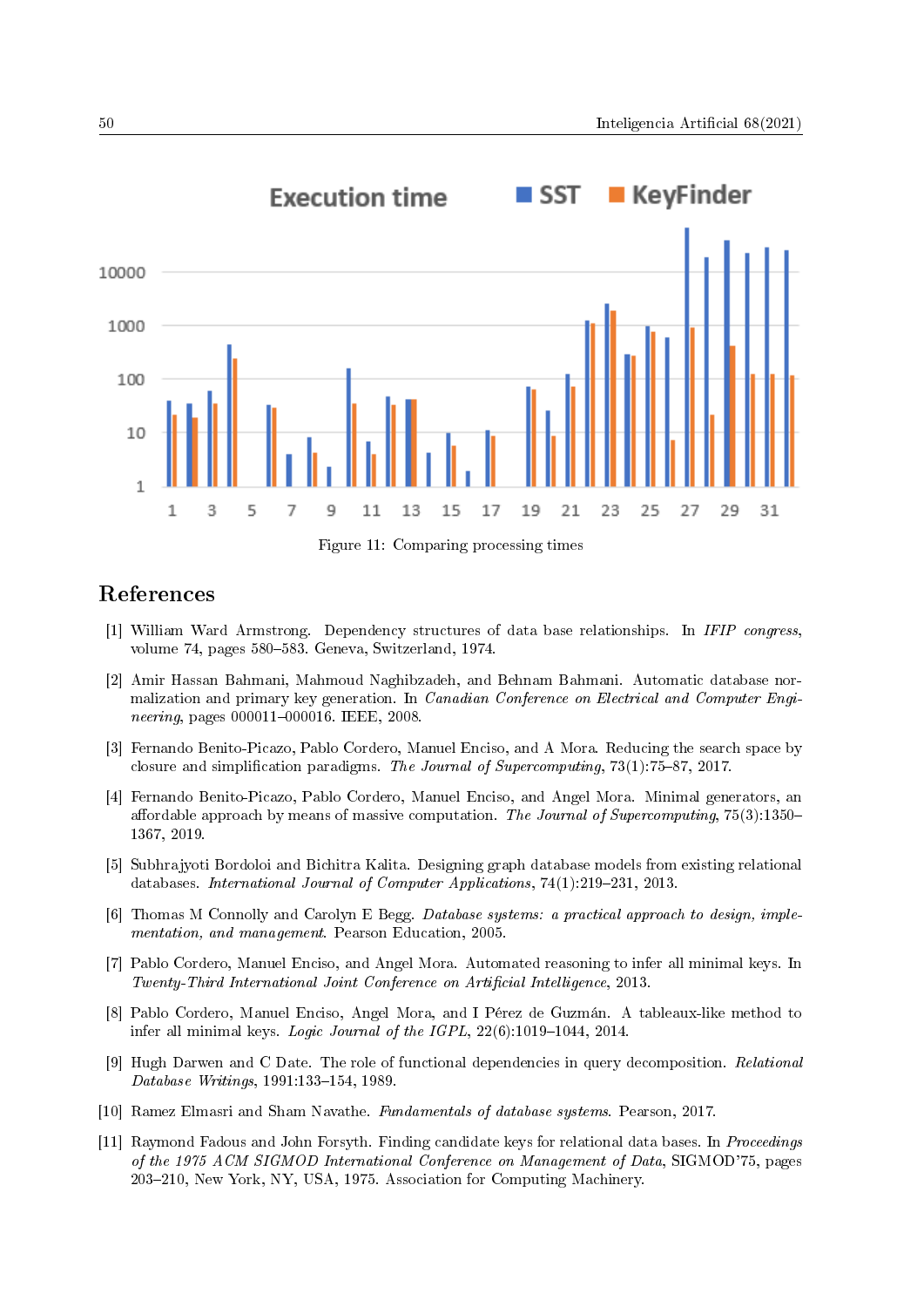- <span id="page-14-3"></span>[12] M. Fernández and János Varga. Finding candidate keys and 3nf via strategic port graph rewriting. Proceedings of the 22nd International Symposium on Principles and Practice of Declarative Programming, 2020.
- <span id="page-14-9"></span>[13] Bernhard Ganter and Rudolf Wille. Formal concept analysis: mathematical foundations. Springer Science & Business Media, 2012.
- <span id="page-14-15"></span>[14] Mark L Gillenson. Fundamentals of database management systems. John Wiley & Sons, 2008.
- <span id="page-14-5"></span>[15] JW Guan and David A Bell. Rough computational methods for information systems. Artificial  $intelligence, 105(1-2): 77-103, 1998.$
- <span id="page-14-10"></span>[16] Radek Janostik, Jan Konecny, and Petr Kraj£a. Lincbo: fast algorithm for computation of the duquenne-guigues basis. Information Sciences, 572:223-240, 2021.
- <span id="page-14-2"></span>[17] Sukhamay Kundu. An improved algorithm for finding a key of a relation. In Proceedings of the fourth ACM SIGACT-SIGMOD symposium on Principles of database systems, pages 189–192, 1985.
- <span id="page-14-0"></span>[18] Claudio L Lucchesi and Sylvia L Osborn. Candidate keys for relations. Journal of Computer and System Sciences, 17(2):270-279, 1978.
- <span id="page-14-11"></span>[19] David Maier. Minimum covers in relational database model. Journal of the ACM (JACM), 27(4):664 674, 1980.
- <span id="page-14-8"></span>[20] Angel Mora, Gabriel Aguilera, Manuel Enciso, Pablo Cordero, and Inmaculada Perez de Guzmán. A new closure algorithm based in logic: Slfd-closure versus classical closures. Inteligencia Artificial. Revista Iberoamericana de Inteligencia Artificial, 10(31):31-40, 2006.
- <span id="page-14-6"></span>[21] Angel Mora, Pablo Cordero, Manuel Enciso, Inmaculada Fortes, and Gabriel Aguilera. Closure via functional dependence simplification. International Journal of Computer Mathematics, 89(4):510– 526, 2012.
- <span id="page-14-13"></span>[22] E Pichat. Algorithme de décomposition de clés.  $RAIRO$ . Informatique théorique, 19(3):213-232, 1985.
- <span id="page-14-1"></span>[23] Hossein Saiedian and Thomas Spencer. An efficient algorithm to compute the candidate keys of a relational database schema. The Computer Journal,  $39(2)$ :124-132, 1996.
- <span id="page-14-7"></span>[24] Jeffrey D Ullman. *Principles of database systems*. Galgotia publications, 1984.
- <span id="page-14-12"></span>[25] Jeffrey D Ullman. Principles of database and knowledge-base systems. Computer Science Press, 1989.
- <span id="page-14-4"></span>[26] Ralf Wastl. Linear derivations for keys of a database relation schema. Journal of Universal Computer  $Science, 4(11):883-897, 1998.$
- <span id="page-14-14"></span>[27] Peter B Worland. An efficient algorithm for 3nf determination. *Information Sciences*, 167(1-4):177– 192, 2004.